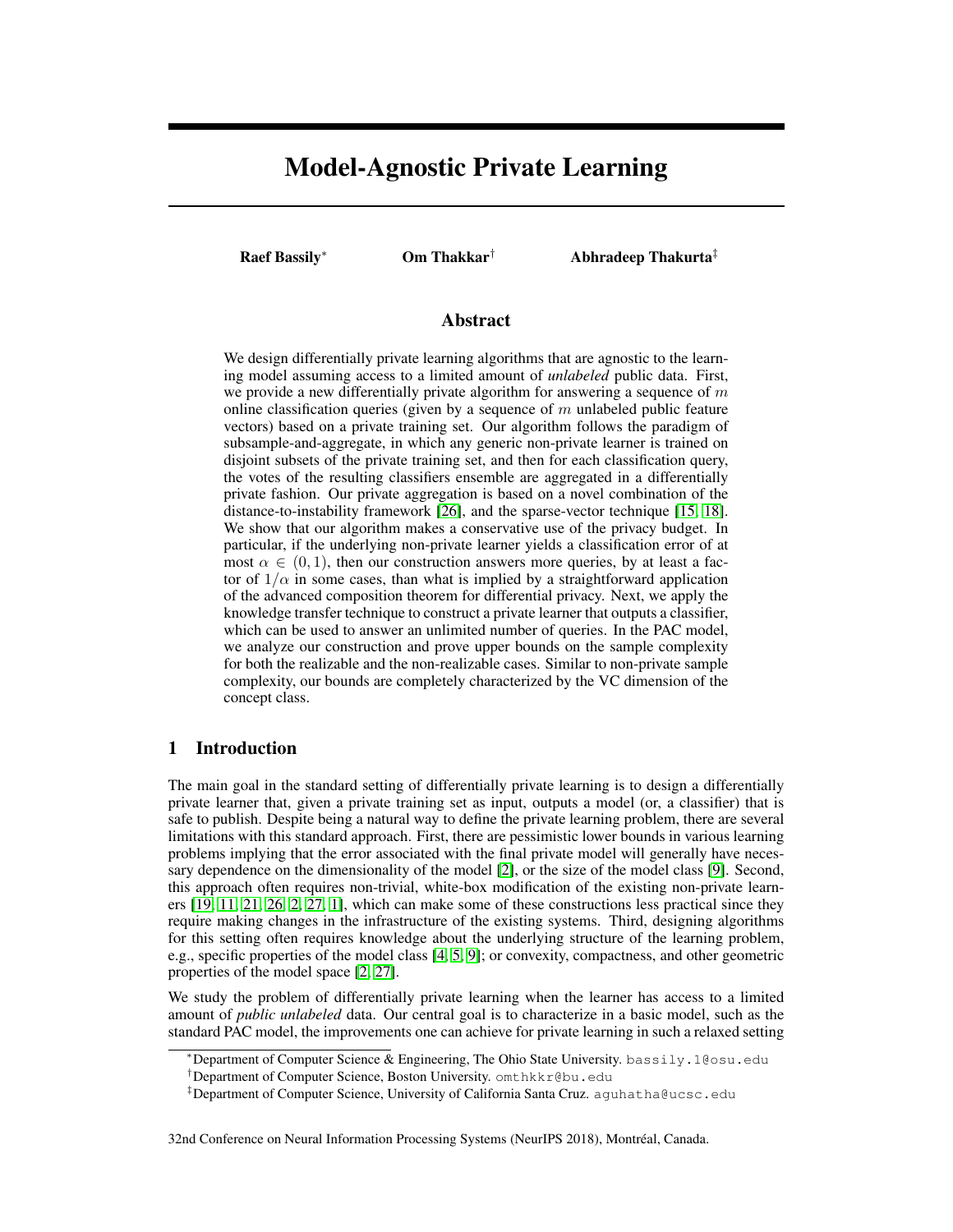compared to the aforementioned standard setting. Towards this goal, we first consider a simpler problem, namely, privately answering classification queries given by a sequence of *public unlabeled* data  $\mathcal{Q} = \{x_1, \dots, x_m\}$ . In this problem, one is given a *private labeled* dataset denoted by D, and the goal is to design an  $(\epsilon, \delta)$ -differentially private algorithm that labels all m public feature vectors in Q. In designing such an algorithm, there are four main goals we aim to achieve: (i) We wish to provide an algorithm that enables answering as many classification queries as possible while ensuring  $(\epsilon, \delta)$ -differential privacy. This is a crucial property for the utility of such an algorithm since the utility in this problem is limited by the number of queries we can answer while satisfying the target privacy guarantee. (ii) We want to have a modular design paradigm in which the private algorithm can use any generic non-private algorithm (learner) in a *black-box* fashion, i.e., it only has oracle access to the non-private algorithm. This property is very attractive from a practical standpoint as the implementation of such an algorithm does not require changing the internal design of the existing non-private algorithms. (iii) We want to have a design paradigm that enables us to easily and formally transfer the accuracy guarantees of the underlying non-private algorithm into meaningful accuracy guarantees for the private algorithm. The most natural measure of accuracy in that setting would be the misclassification rate. (iv) We want to be able to use such an algorithm together with the public unlabeled data to construct a *differentially private learner* that outputs a classifier, which can then be used to answer as many classification queries as we wish. In particular, given the second goal above, the final private learner would be completely agnostic to the intricacies of the underlying non-private learner and its model. Namely, it would be oblivious to whether the model is simple logistic regression, or a multi-layer deep neural network.

Given the above goals, a natural framework to consider is *knowledge aggregation and transfer*, which is inspired by the early work of Breiman [8]. The general idea is to train a non-private learner on different subsamples from the private dataset to generate an ensemble of classifiers. The ensemble is collectively used in a differentially private manner to generate privatized labels for the given unlabeled public data. Finally, the public data together with the private labels are used to train a non-private learner, which produces a final classifier that is safe to publish.

Related Work: For private learning via knowledge aggregation and transfer, Hamm et al. [17] explored a similar technique, however their construction deviated from the above description. In particular, it was a white-box construction with weak accuracy guarantees; their guarantees also involved making strong assumptions about the learning model and the loss function used in training. In a recent work [23, 24], of which [24] is independent from our work, Papernot et al. gave algorithms that follow the knowledge transfer paradigm described above. Their constructions are black-box. However, only empirical evaluations are given for their constructions; no formal utility guarantees are provided. For the query-answering setting, a recent independent work [12] considers the problem of private prediction, but only in the single-query setting, whereas we study the multiple-query setting. The earliest idea of using ensemble classifiers to provide differentially private prediction can be traced to Dwork, Rothblum, and Thakurta from 2013.

Our Techniques: In this work, we give a new construction for privately answering classification queries that is based on a novel framework combining two special techniques in the literature of differential privacy, namely, the subsampling stability framework [22, 26] and the sparse vector technique [15, 18, 16]. Our construction also follows the knowledge aggregation and transfer paradigm, but it exploits the stability properties of good non-private learners in a quantifiable and formal manner. Our construction is based on the following idea: if a good learner is independently trained  $k$ times on equally sized, independent training sets, then one would expect the corresponding output classifiers  $h_1, \dots, h_k$  to predict "similarly" on a new example from the same distribution. Using this idea, we show that among m classification queries, one only needs to "pay the price of privacy" for the queries for which there is significant disagreement among the  $k$  classifiers. Using our construction and the unlabeled public data, we also provide a final private learner. We show via formal and quantifiable guarantees that our construction achieves our four main goals stated earlier.

We note that our framework is not restricted to classification queries; it can be used for privately answering any sequence of online queries that satisfy certain stability properties in the sense of [26]. Due to space limitations, and to avoid distracting the reader from the main results of this work, we defer the description of the generic framework to the full version, and focus here on the special case of classification queries.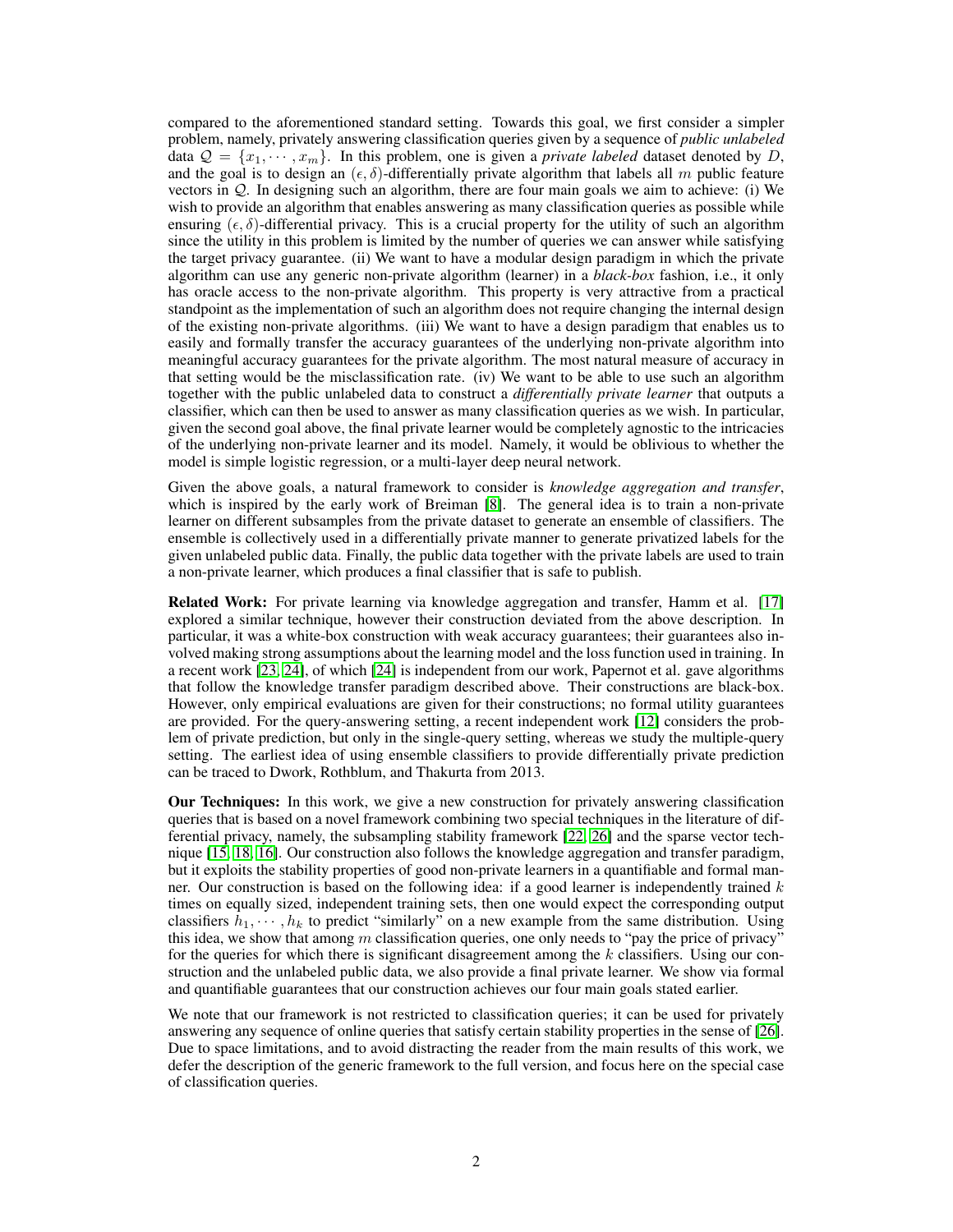#### 1.1 Our Contributions

Answering online classification queries using the privacy budget conservatively: In Section 3, we give our  $(\epsilon, \delta)$ -differentially private construction for answering a sequence of online classification queries. Our construction uses *any generic* non-private learner in a black-box fashion. The privacy guarantee is completely independent of the non-private learner and its accuracy. Moreover, the accuracy guarantee can be obtained directly from the accuracy of the non-private learner, i.e., the construction allows us to directly and formally "transform" the accuracy guarantee for the nonprivate learner into an accuracy guarantee for the final private algorithm.

We provide a new privacy analysis for the novel framework combining subsampling stability and sparse vector techniques. We analyze the accuracy of our algorithm in terms of its misclassification rate, defined as the ratio of misclassified queries to the total number of queries, in the standard (agnostic) PAC model. Our accuracy analysis is new, and is based on a simple counting argument. We consider both the realizable and non-realizable (agnostic) cases. In the realizable case, the underlying non-private learner is assumed to be a PAC learner for a hypothesis class  $H$  of VC-dimension V. The private training set consists of  $n$  labeled examples, where the labels are generated by some unknown hypothesis  $h^* \in \mathcal{H}$ . The queries are given by a sequence of m i.i.d. unlabeled domain points drawn from the same distribution as the domain points in the training set. We show that, with high probability, our private algorithm can answer up to  $\approx n/V$  queries with a misclassification rate of  $\approx V/n$ , which is essentially the optimal misclassification rate attainable *without privacy*. Thus, answering those queries essentially comes with no cost for privacy. When answering  $m > n/V$ queries, the misclassification rate is  $\approx mV^2/n^2$ . A straightforward application of the advanced composition theorem of differential privacy would have led to a misclassification rate  $\approx \sqrt{mV/n}$ , which can be significantly larger than our rate. This is because our construction pays a privacy cost only for "hard" queries for which the PAC learner tends to be incorrect. Our result for the realizable case is summarized below. We also provide an analogous statement for the non-realizable case (Theorem 3.5).

Informal Theorem 1.1 (Corresponding to Theorem 3.4). *Given a PAC learner for a class* H *of VCdimension* V *, a private training set of size* n*, and assuming realizability, our private construction (Algorithm 2)* answers a sequence of up to  $\overline{\Omega}(n/V)$  binary classification queries such that, with *high probability, the misclassification rate is*  $\tilde{O}(V/n)$ *. When the number of queries* m *is beyond*  $\tilde{\Omega}(n/V)$ , then with high probability, the misclassification rate is  $\tilde{O}(mV^2/n^2)$ .

A model-agnostic private learner with formal guarantees: In Section 4, we use the knowledge transfer technique to bootstrap a private *learner* from our construction above. The idea is to use our private construction to label a sufficient number of public feature vectors. Then, we use these newly labeled public data for training a non-private learner to finally output a classifier. Since there is no privacy constraint associated with the public data, the overall construction remains private as differential privacy is closed under post-processing. Note that this construction also uses the non-private learner as a black box, and hence it is agnostic to the structure of such learner and the associated model. This general technique has also been adopted in [23]. Our main contribution here is that we provide formal and explicit utility guarantees for the final private learner in the standard (agnostic) PAC model. Our guarantees are in terms of upper bounds on the sample complexity in both realizable and non-realizable cases. Let  $err(h; \mathcal{D}) \triangleq \mathbb{P}_{(x,y)\sim\mathcal{D}}[h(x) \neq y]$  denote the true

classification error of a hypothesis  $h$ . Given black-box access to an agnostic PAC learner for a class  $H$  of VC-dimension  $V$ , we obtain the following results:

**Informal Theorem 1.2** (Corresponding to Theorems 4.2, 4.3). Let  $0 < \alpha < 1$ . Let n be the size *of the private training set. There exists an*  $(\epsilon, \delta)$ -differentially private algorithm (Algorithm 3) that, given access to  $m = \tilde{O}\left(\frac{V}{\alpha^2}\right)$  unlabeled public data points, w.h.p. outputs a classifier  $\hat{h} \in \mathcal{H}$  such *that the following guarantees hold: (i) Realizable case:*  $\text{err}(\hat{h}; \mathcal{D}) \leq \alpha$  *for*  $n = \tilde{O}(V^{3/2}/\alpha^{3/2})$ , *and (ii) Agnostic case:*  $\mathsf{err}(\hat{h}; \mathcal{D}) \leq \alpha + O(\gamma)$  *for*  $n = \tilde{O}\left(V^{3/2}/\alpha^{5/2}\right)$  , where  $\gamma = \min_{h \in \mathcal{H}} \mathsf{err}(h; \mathcal{D})$ .

Our bounds are only a factor of  $\tilde{O}(\sqrt{V/\alpha})$  worse than the corresponding optimal non-private bounds. In the agnostic case, however, we note that the accuracy of the output hypothesis in our case has a suboptimal dependency (by a small constant factor) on  $\gamma \triangleq \min_{h \in \mathcal{H}} \text{err}(h; \mathcal{D})$ .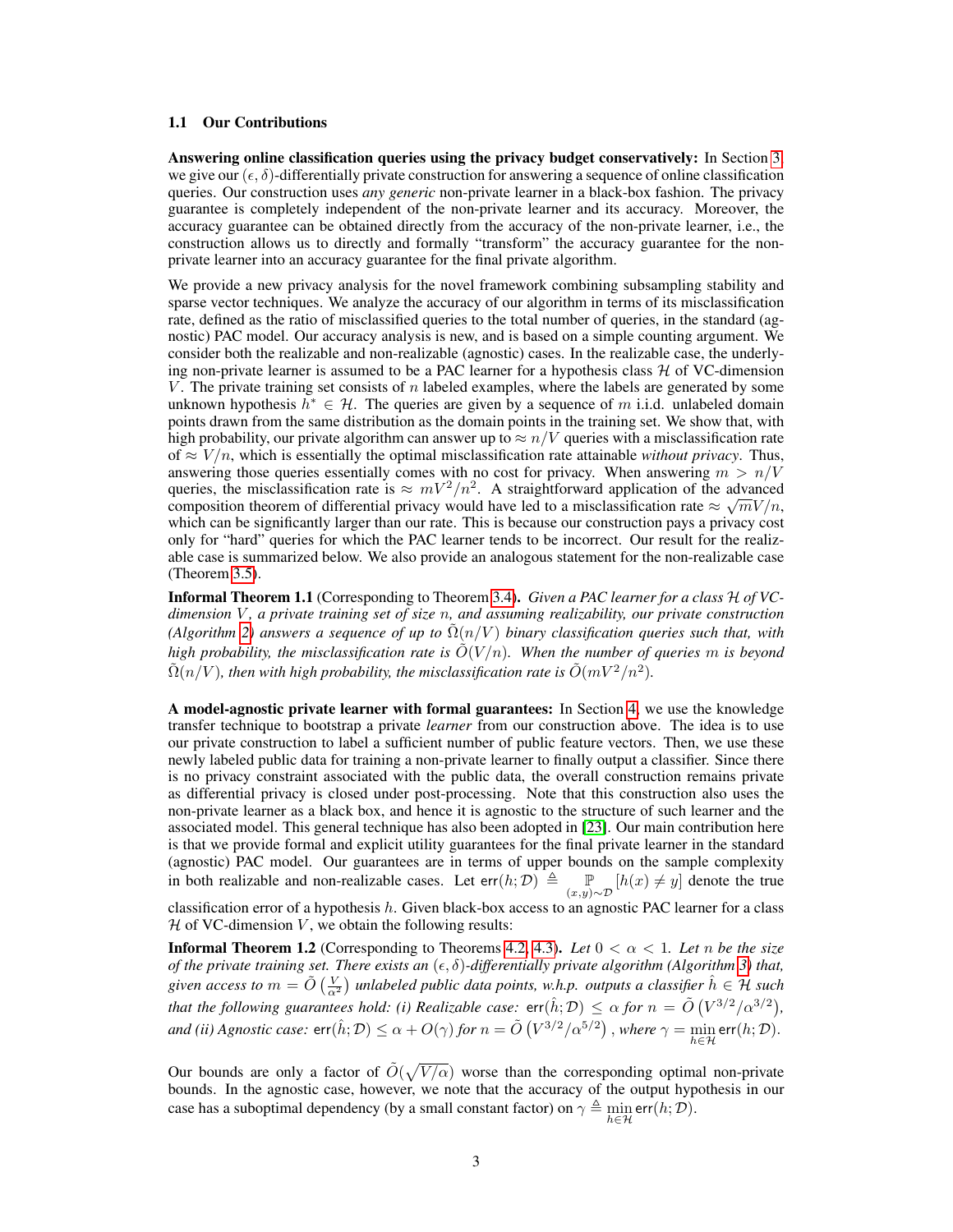We note that the same construction can serve as a private learner in a less restrictive setting where only the labels of the training set are considered private information. This setting is known as *labelprivate* learning, and it has been explored before in [10] and [6]. Both works have only considered pure, i.e.,  $(\epsilon, 0)$ , differentially private learners, and their constructions are white-box, i.e., they do not allow for using a black-box non-private learner. The bounds in [10] involve smoothness assumptions on the underlying distribution. In [6], an upper bound on the sample complexity is derived for the realizable case. Their bound is a factor of  $O(1/\alpha)$  worse than the optimal non-private bound for the realizable case.

### 2 Preliminaries

In this section, we formally define the notation, provide important definitions, and state the main existing results used in this work.

We denote the data universe by  $U = \mathcal{X} \times \mathcal{Y}$ , where  $\mathcal{X}$  denotes abstract domain for unlabeled data (feature-vector space) and  $\mathcal{Y} = \{0, 1\}$ . An *n*-element dataset is denoted by  $D =$  $\{(x_1,y_1),(x_2,y_2),\ldots,(x_n,y_n)\}\in U^n$ . For any two datasets  $D, D' \in U^*$ , we denote the symmetric difference between them by  $D\Delta D'$ .

We will use the standard notion of agnostic PAC learning [20] (see the full version for a definition). We will also use the following parameterized version of the definition of agnostic PAC learning.

**Definition 2.1**  $((\alpha, \beta, n)]$ -learner for a class  $\mathcal{H}$ ). Let  $\alpha, \beta \in (0, 1)$  and  $n \in \mathbb{N}$ . An algorithm  $\Theta$  is an (α, β, n) *(agnostic PAC) learner if, given an input dataset* D *of* n *i.i.d. examples from the underlying unknown distribution*  $D$ *, with probability*  $1 - \beta$  *it outputs a hypothesis*  $h_D$  *with* err $(h_D; D) \leq \gamma + \alpha$ *, where*  $\textsf{err}(h; \mathcal{D}) \triangleq \mathop{\mathbb{P}}_{(x,y)\sim\mathcal{D}}[h_D(x) \neq y]$  *and*  $\gamma \triangleq \min_{h \in \mathcal{H}} \textsf{err}(h; \mathcal{D})$ *.* 

Next, we define the notion of differential privacy.

Definition 2.2 ((, δ)-Differential Privacy [13, 14]). *A (randomized) algorithm* M *with input domain*  $U^*$  and output range  $\mathcal R$  is  $(\epsilon, \delta)$ -differentially private (DP) if for all pairs of datasets  $D, D' \in$  $U^*$  s.t.  $|D\Delta D'| = 1$ , and every measurable  $S \subseteq \mathcal{R}$ , we have that:  $Pr(M(D) \in S) \leq e^{\epsilon}$ .  $Pr(M(D') \in S) + \delta$ , where the probability is over the coin flips of M.

#### 2.1 Distance to Instability Framework

Next, we describe the distance to instability framework from [26] that releases the exact value of a function on a dataset while preserving differential privacy, provided the function is sufficiently *stable* on the dataset. We define the notion of stability first, and provide a pseudocode for a private estimator for any function via this framework in Algorithm 1.

**Definition 2.3** (k-stability [26]). A function  $f: U^* \to \mathcal{R}$  is k-stable on dataset D if adding or *removing any* k *elements from* D does not change the value of f, i.e.,  $\forall D's.t.$   $|D\Delta D'| \leq k$ , we have  $f(D) = f(D')$ . We say f is stable on D if it is (at least) 1-stable on D, and unstable otherwise.

The *distance to instability* of a dataset  $D \in U^*$  with respect to a function f is the number of elements that must be added to or removed from  $D$  to reach a dataset that is not stable.

Algorithm 1  $A_{stab}$  [26]: Private release of a classification query via distance to instability

**Input:** Dataset  $D \in U^*$ , a function  $f: U^* \to \mathcal{R}$  for some range  $\mathcal{R}$ , distance to instability function associated with f: dist<sub>f</sub> :  $U^* \to \mathbb{R}$ , threshold: Γ, privacy parameter  $\epsilon > 0$ 

1: dist ← dist  $_f(D)$  + Lap (1/ $_f$ )

2: If dist  $> \Gamma$ , then output  $f(D)$ , else output  $\bot$ 

**Theorem 2.4** (Privacy guarantee for  $A_{stab}$ ). *If the threshold*  $\Gamma = \log(1/\delta)/\epsilon$ , and the distance to *instability function*  $dist_f(D) = \arg\max_k [f(D) \text{ is } k\text{-stable}]$ , then  $\mathcal{A}_{\text{stab}}$  (Algorithm 1) is  $(\epsilon, \delta)$ -DP.

**Theorem 2.5** (Utility guarantee for  $\mathcal{A}_{stab}$ ). If the threshold  $\Gamma = \log(1/\delta)/\epsilon$ , the distance to insta*bility function is chosen as in Theorem 2.4, and*  $f(D)$  *is*  $((\log(1/\delta) + \log(1/\beta)) / \epsilon)$ -stable, then *Algorithm 1 outputs*  $f(D)$  *with probability at least*  $1 - \beta$ *.* 

The proof of the above two theorems follows from [26, Proposition 3].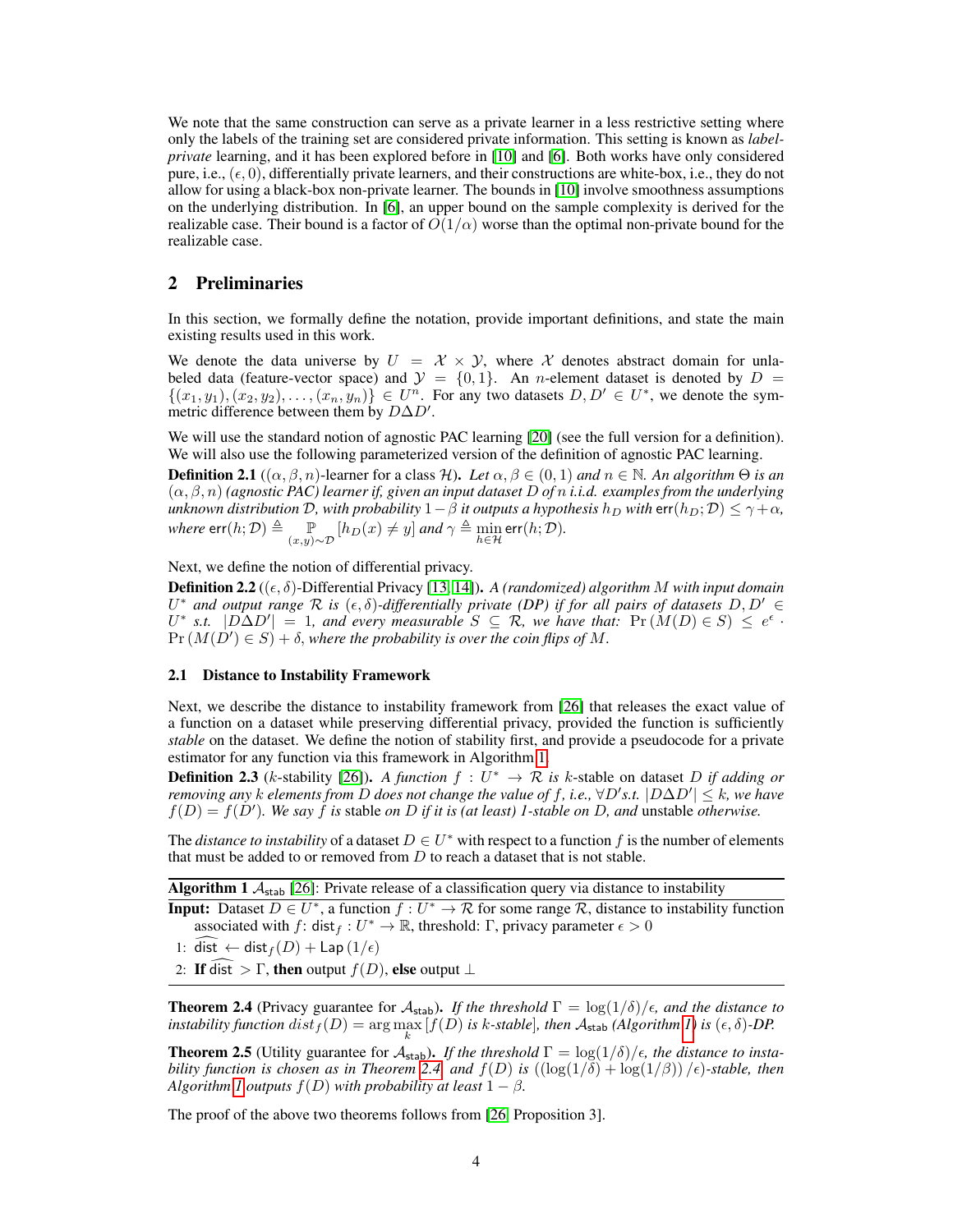#### 3 Privately Answering Classification Queries

In this section, we instantiate the distance to instability framework (Algorithm 1) with the subsample and aggregate framework [22, 26], and then combine it with the sparse vector technique [15, 16] to obtain a construction for privately answering classification queries with a conservative use of the privacy budget (Algorithm 2 below). We consider here the case of binary classification for simplicity. However, we note that one can easily extend the construction (and obtain analogous guarantees) for multi-class classification.

Note: The full version [3] contains a detailed discussion of a more general framework together with a more modular and generic description of the algorithmic techniques. The description of the algorithms in this short version involves only classification queries.

A private training set, denoted by  $D$ , is a set of n private binary-labeled data points  $\{(x_1,y_1),\ldots,(x_n,y_n)\}\in (\mathcal{X}\times\mathcal{Y})^n$  drawn i.i.d. from some (arbitrary unknown) distribution  $\mathcal D$ over  $X \times Y$ . We will refer to the induced marginal distribution over X as  $\mathcal{D}_{\mathcal{X}}$ . We consider a sequence of (online) classification queries defined by a sequence of m unlabeled points from  $\mathcal X$  $\mathcal{Q} = \{\tilde{x}_1, \dots, \tilde{x}_m\} \in \mathcal{X}^m$ , drawn i.i.d. from  $\mathcal{D}_{\mathcal{X}}$ , and let  $\{\tilde{y}_1, \dots, \tilde{y}_m\} \in \{0, 1\}^m$  be the corresponding true unknown labels. Algorithm 2 has oracle access to a non-private learner Θ for a hypothesis class  $H$ . We will consider both realizable and non-realizable cases of the standard PAC model. In particular,  $\Theta$  is assumed to be an (agnostic) PAC learner for  $\mathcal{H}$ .

**Algorithm 2**  $A_{\text{binClass}}$ : Private Online Binary Classification via subsample and aggregate; and sparse vector

Input: Private dataset: *D*, sequence of online unlabeled public data (defining the classification queries)  $\mathcal{Q} = \{\tilde{x}_1, \cdots, \tilde{x}_m\}$ , oracle access to a non-private learner  $\Theta: U^* \to \mathcal{H}$  for a hypothesis class H, cutoff parameter: T, privacy parameters  $\epsilon, \delta > 0$ , failure probability:  $\beta$ sis class *H*, cutoff parameter: *I*, privacy parameters  $\epsilon, \delta > 0$ , failure probability  $c \leftarrow 0, \lambda \leftarrow \sqrt{32T \log(2/\delta)} / \epsilon$ , and  $k \leftarrow 34\sqrt{2}\lambda \cdot \log(4mT/\min(\delta, \beta/2))$ 2:  $w \leftarrow 2\lambda \cdot \log(2m/\delta)$ , and  $\hat{w} \leftarrow w + \textsf{Lap}(\lambda)$ 3: Arbitrarily split D into k non-overlapping chunks of size  $n/k$ . Call them  $D_1, \dots, D_k$ 4: for  $j \in [k]$ , train  $\Theta$  on  $D_j$  to get a classifier  $h_j \in \mathcal{H}$ 5: for  $i \in [m]$  and  $c \leq T$  do 6: Let  $S_i = \{h_1(x_i), \dots, h_k(x_i)\}\$ , and for  $y \in \{0, 1\}$ , let  $\text{ct}(y) = \text{\# times } y$  appears in  $S_i$  $\widehat{q}_{x_i}(D) \leftarrow \arg\max_{y \in \{0,1\}}\left[\mathsf{ct}(y)\right]$ , dist $_{\widehat{q}_{x_i}} \leftarrow \max\left\{0, \mathsf{ct}\left(\widehat{q}_{x_i}\right) - \mathsf{ct}\left(1 - \widehat{q}_{x_i}\right) - 1\right\}$ 8:  $\cot_i \leftarrow \mathcal{A}_{\text{stab}}\left(D, \widehat{q}_{x_i}, \text{dist}_{\widehat{q}_{x_i}}, \Gamma = \widehat{w}, \epsilon = 1/2\lambda\right)$ 9: If out<sub>i</sub> =  $\perp$ , then  $c \leftarrow c + 1$  and  $\hat{w} \leftarrow w + \text{Lap}(\lambda)$ <br>10: Output out<sub>i</sub> Output out $_i$ 

**Theorem 3.1** (Privacy guarantee for  $\mathcal{A}_{\text{binClass}}$ ). *Algorithm*  $\mathcal{A}_{\text{binClass}}$  *(Algorithm 2) is* ( $\epsilon$ ,  $\delta$ )-DP.

The proof of this theorem follows from combining the guarantees of the distance to instability framework [26], and the sparse vector technique [16]. The idea is that in each round of query response, if the algorithm outputs a label in  $\{0, 1\}$ , then there is "no loss in privacy" in terms of  $\epsilon$  (as there is sufficient consensus). However, when the output is  $\perp$ , there is a loss of privacy. This argument is formalized via the distance to instability framework. Sparse vector helps account for the privacy loss across all the m queries. A formal proof of this theorem is deferred to the full version.

**Theorem 3.2.** Let  $\alpha, \beta \in (0, 1)$ , and  $\gamma \triangleq \min_{h \in \mathcal{H}} \text{err}(h; \mathcal{D})$ . (Note that in the realizable case  $\gamma$  = 0). In Algorithm  $\mathcal{A}_{\text{binClass}}$  (Algorithm 2), suppose we set the cutoff parameter as  $T$  =  $3\left((\gamma+\alpha)m+\sqrt{(\gamma+\alpha)m\log(m/\beta)/2}\right)$ . If  $\Theta$  is an  $(\alpha,\beta/k,n/k)$ -agnostic PAC learner (Defi*nition 2.1), where* k *is as defined in* AbinClas*, then i) with probability at least* 1 − 2β*,* AbinClas *does not halt before answering all the* m *queries in* Q*, and outputs* ⊥ *for at most* T *queries; and ii) the misclassification rate of*  $\mathcal{A}_{\text{binClass}}$  *is at most*  $T/m = O(\gamma + \alpha)$ *.* 

*Proof.* First, notice that  $\Theta$  is an  $(\alpha, \beta/k, n/k)$ -agnostic PAC learner, hence w.p.  $\geq 1 - \beta$ , the misclassification rate of  $h_j$  for all  $j \in [k]$  is at most  $\gamma + \alpha$ . So, by the standard Chernoff's bound, with probability at least  $1 - \beta$  none of the  $h_j$ 's misclassify more than  $(\gamma + \alpha)m$  +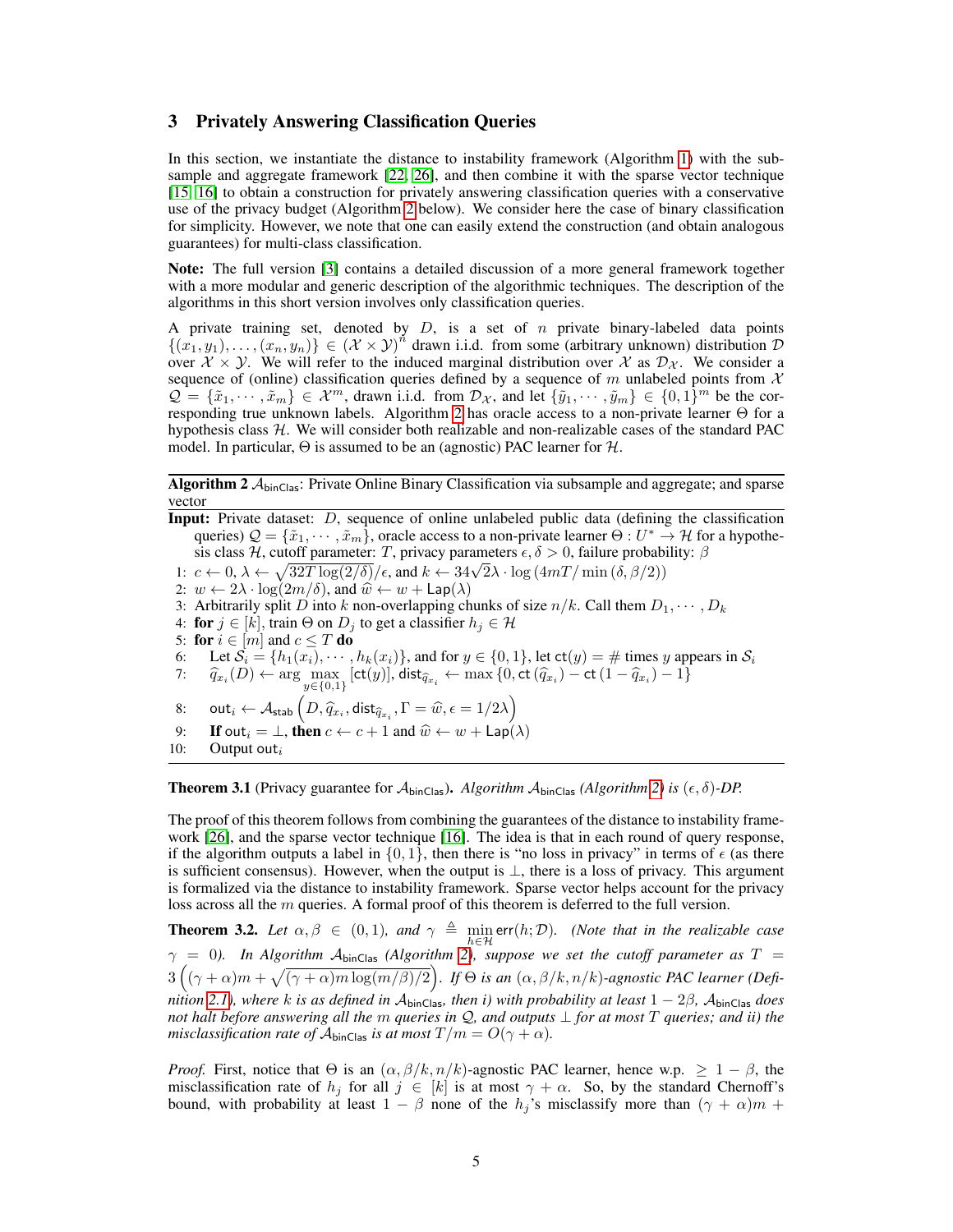$\sqrt{(\gamma + \alpha)m \log(m/\beta)/2} \triangleq B$  queries in Q. Now, we use the following Markov-style counting argument (Lemma 3.3) to bound the number of queries for which at least  $k/3$  classifiers in the ensemble  $\{h_1, \ldots, h_k\}$  result in a misclassification.

**Lemma 3.3.** *Consider a set of*  $\{(\tilde{x}_1, \tilde{y}_1), \ldots, (\tilde{x}_m, \tilde{y}_m)\} \subset \mathcal{X} \times \mathcal{Y}$ , and k binary classifiers  $h_1, \ldots, h_k$ , where each classifier is guaranteed to make at most B mistakes in predicting the  $m$ *labels*  $\{\tilde{y}_1, \ldots, \tilde{y}_m\}$ *. For any*  $\xi \in (0, 1/2]$ ,  $\left\{ i \in [m] : |\{ j \in [k] : h_j(\tilde{x}_i) \neq \tilde{y}_i \}| > \xi k \right\}$  $\langle B/\xi$ .

Therefore, there are at most 3B queries  $\tilde{x}_i \in \mathcal{Q}$ , where the votes of the ensemble  $\{h_1(\tilde{x}_i), \ldots, h_k(\tilde{x}_i)\}\$  has number of ones (or, zeros) >  $k/3$  (i.e., they significantly disagree). Now, to prove part (i) of the theorem, observe that to satisfy the distance to instability condition (in Theorem 2.5) for the remaining  $m - 3B$  queries, it would suffice to have  $k/3 \ge$  $32 \log (4mT/\min(\delta, \beta/2)) \sqrt{2T \log(2/\delta)}/\epsilon$  (taking into account the noise in the threshold passed to  $A_{stab}$  in Step 8 of  $A_{binClass}$ <sup>4</sup>). This condition on k is satisfied by the setting of k in  $A_{binClass}$ . For part (ii), note that by the same lemma above, w.p.  $1-\beta$ , there are at least  $2k/3$  classifiers that output the correct label in each of the remaining  $m-3B$  queries. Hence, w.p.  $\geq 1-2\beta$ , Algorithm  $\mathcal{A}_{\text{binClass}}$ will correctly classify such queries. This completes the proof.

Remark 1. *A natural question for using Theorem 3.2 in the agnostic case is that how would one know the value of* γ *in practice, in order to set the right value for* T*? One simple approach is to set aside half the training dataset, and compute the empirical misclassification rate with differential privacy to get a sufficiently accurate estimate for*  $\gamma + \alpha$  *(as in standard validation techniques [25]), and use it to set* T*. Since the sensitivity of misclassification rate is small, the amount of noise added would not affect the accuracy of the estimation. Furthermore, with a large enough training dataset, the asymptotics of Theorem 3.2 would not change either.*

Explicit misclassification rate: In Theorem 3.2, it might seem that there is a circular dependency of the following terms:  $T \to \alpha \to k \to T$ . However, the number of independent relations is equal to the number of parameters, and hence, we can set them meaningfully to obtain non-trivial misclassification rates. We now obtain an explicit misclassification rate for  $A_{\text{binClass}}$  in terms of the VC-dimension of  $H$ . Let V denote the VC-dimension of  $H$ . First, we consider the realizable case  $(\gamma = 0)$ . Our result for this case is formally stated in the following theorem.

**Theorem 3.4** (Misclassification rate in the realizable case). *For any*  $\beta \in (0,1)$ *, there exists*  $M =$  $\tilde{\Omega}(\epsilon n/V)$ , and a setting for  $T = \tilde{O}(\bar{m}^2 V^2/\epsilon^2 n^2)$ , where  $\bar{m} \triangleq \max(M, m)$ , such that w.p.  $\geq$  $1 - \beta$ ,  $\mathcal{A}_{\text{binClass}}$  *yields the following misclassification rate: (i)*  $\tilde{O}(V/\epsilon n)$  *for up to* M *queries, and* (*ii*)  $\tilde{O}(mV^2/\epsilon^2 n^2)$  for  $m > M$  queries.

*Proof.* By standard uniform convergence arguments [25], there is an  $(\alpha, \beta, n/k)$ -PAC learner with misclassification rate  $\alpha = \hat{O}(kV/n)$ . Setting T as in Theorem 3.2 with the aforementioned setting of  $\alpha$ , and setting k as in Algorithm  $\mathcal{A}_{\text{binClass}}$  gives the setting of T in the theorem statement. For up to  $m = \tilde{\Omega}(\epsilon n/V)$  queries, the setting of T becomes  $T = O(1)$ , and hence Theorem 3.2 implies  $\mathcal{A}_{\text{binClass}}$  yields a misclassification rate  $\tilde{O}(V/\epsilon n)$ , which is essentially the same as the optimal nonprivate rate. Beyond  $\tilde{\Omega}(\epsilon n/V)$  queries,  $T = \tilde{O}(m^2 V^2/\epsilon^2 n^2)$ , and hence, Theorem 3.2 implies that the misclassification rate of  $\mathcal{A}_{\text{binClass}}$  is  $\tilde{O}(mV^2/\epsilon^2 n^2)$ .  $\Box$ 

We note that the attainable misclassification rate is significantly smaller than the rate of  $\tilde{\phi}$  ( $\overline{C}V$ ) is the linear than the rate of  $\tilde{\phi}$  $\tilde{O}(\sqrt{m}V/\epsilon n)$  implied by a direct application of the advanced composition theorem of differential privacy. Next, we provide analogous statement for the non-realizable case ( $\gamma > 0$ ).

**Theorem 3.5** (Misclassification rate in the non-realizable case). *For any*  $\beta \in (0,1)$ *, there exists*  $M = \tilde{\Omega} \left( \min \left\{ 1/\gamma, \sqrt{\epsilon n/V} \right\} \right)$ , and a setting for  $T = O(\bar{m}\gamma) + \tilde{O} \left( \bar{m}^{4/3} V^{2/3}/\epsilon^{2/3} n^{2/3} \right)$ , where  $m \triangleq \max\{M, m\}$ , *such that w.p.*  $\geq 1 - \beta$ ,  $\mathcal{A}_{\text{binClass}}$  *yields the following misclassification rate:* (*i*)  $O(\gamma) + \tilde{O}(\sqrt{V/\epsilon n})$  for up to M queries, and (*ii*)  $O(\gamma) + \tilde{O}(m^{1/3} V^{2/3}/\epsilon^{2/3} n^{2/3})$  for m > M *queries.*

<sup>4</sup>Detailed argument given in the full version.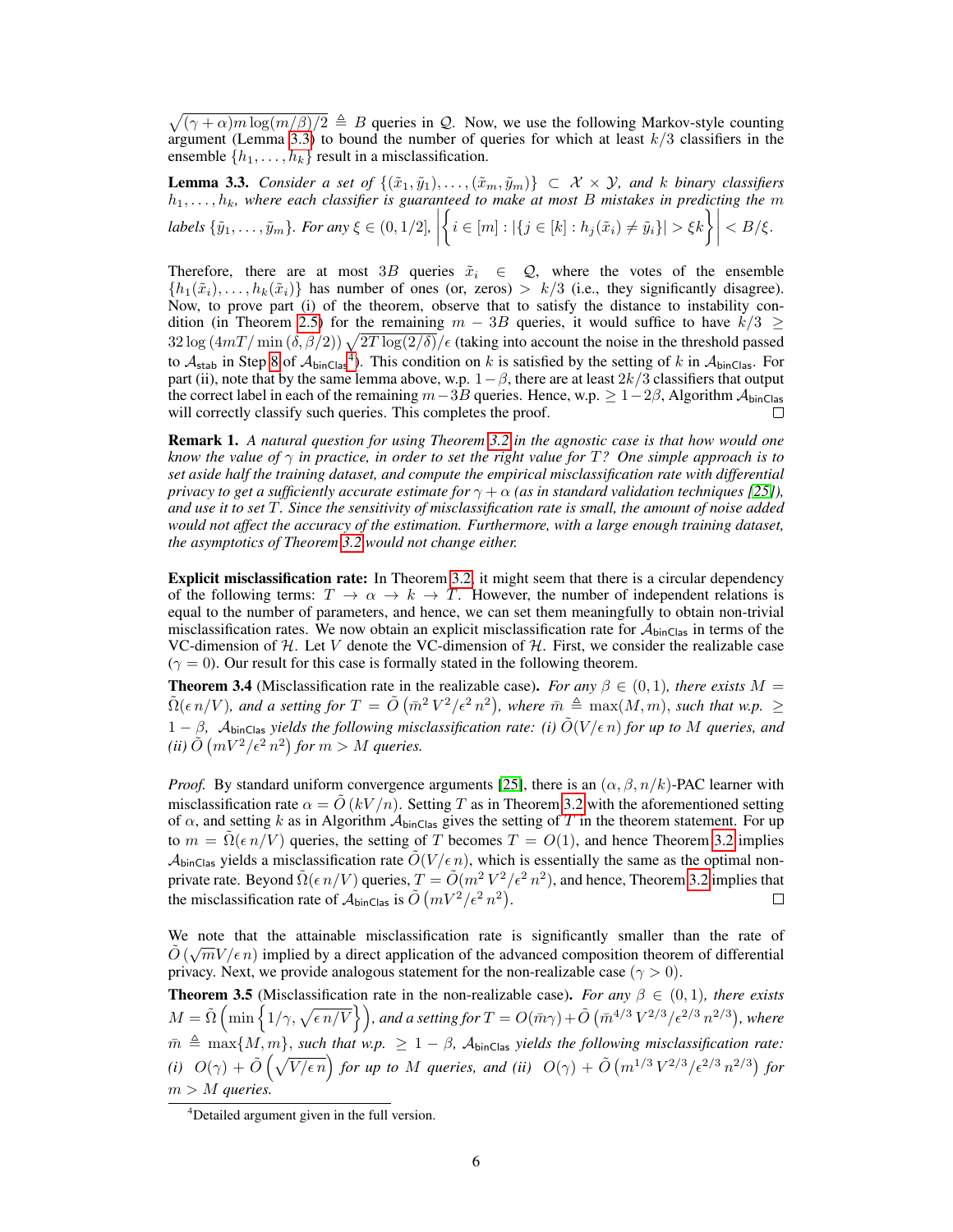*Proof.* Again, by a standard argument,  $\Theta$  is  $(\alpha, \beta, n/k)$ -agnostic PAC learner with  $\alpha$  $\tilde{O}(\sqrt{kV/n})$ , and hence, it has a misclassification rate of  $\approx \gamma + \tilde{O}(\sqrt{kV/n})$  when trained on a dataset of size  $n/k$ . Setting T as in Theorem 3.2 with this value of  $\alpha$ , and setting k as in  $A<sub>binClass</sub>$ , and then solving for T in the resulting expression, we get the setting of T as in the theorem statement (it would help here to consider the cases where  $\gamma > \alpha$  and  $\gamma \leq \alpha$  separately). For up to  $m = \tilde{\Omega} \left( \min \left\{ 1/\gamma, \sqrt{\epsilon n/V} \right\} \right)$  queries, the setting of T becomes  $T = O(1)$ , and hence Theorem 3.2 implies  $A_{\text{binClass}}$  yields a misclassification rate  $O(\gamma) + \tilde{O}(\sqrt{V/\epsilon n})$ , which is essentially the same as the optimal non-private rate. Beyond  $\tilde{\Omega}$   $\left(\min\left\{1/\gamma,\sqrt{\epsilon n/V}\right\}\right)$  queries,  $T = O(m\gamma) + \tilde{O}(m^{4/3} V^{2/3} / \epsilon^{2/3} n^{2/3})$ , and hence, Theorem 3.2 implies that the misclassification rate of  $\mathcal{A}_{\text{binClass}}$  is  $O(\gamma) + \tilde{O}(m^{1/3} V^{2/3}/\epsilon^{2/3} n^{2/3}).$  $\Box$ 

### 4 From Answering Queries to Model-agnostic Private Learning

In this section, we build on our algorithm and results in Section 3 to achieve a stronger objective. In particular, we bootstrap from our previous algorithm an  $(\epsilon, \delta)$ -differentially private learner that publishes a final classifier. The idea is based on a knowledge transfer technique: we use our private construction above to generate labels for sufficient number of unlabeled domain points. Then, we use the resulting labeled set as a new training set for any standard (non-private) learner, which in turn outputs a classifier. We prove explicit sample complexity bounds for the final private learner in both PAC and agnostic PAC settings.

Our final construction can also be viewed as a private learner in the less restrictive setting of labelprivate learning where the learner is only required to protect the privacy of the labels in the training set. Note that any construction for our original setting can be used as a label-private learner simply by splitting the training set into two parts and throwing away the labels of one of them.

Let  $h_{\text{priv}}$  denote the mapping defined by  $A_{\text{binClass}}$  (Algorithm 2) on a single query (unlabeled data point). That is, for  $x \in \mathcal{X}$ ,  $h_{\text{priv}}(x) \in \{0,1,\perp\}$  denotes the output of  $\mathcal{A}_{\text{binClass}}$  on a single input query x. Note that w.l.o.g., we can view  $h_{\text{priv}}$  as a binary classifier by replacing  $\perp$  with a uniformly random label in {0, 1}. Our private learner is described in Algorithm 3 below.

#### Algorithm  $3 \mathcal{A}_{\text{Priv}}$ : Private Learner

**Input:** Unlabeled set of m i.i.d. feature vectors:  $\mathcal{Q} = {\tilde{x}_1, \ldots, \tilde{x}_m}$ , oracle access to our private classifier  $h_{\text{priv}}$ , oracle access to an agnostic PAC learner  $\Theta$  for a class  $\mathcal{H}$ .

- 1: for  $t = 1, ..., m$  do
- 2:  $\hat{y}_t \leftarrow h_{\text{priv}}(\tilde{x}_t)$
- 3: **Output**  $\hat{h} \leftarrow \Theta(\tilde{D})$ , where  $\tilde{D} = \{(\tilde{x}_1, \hat{y}_1), \dots, (\tilde{x}_m, \hat{y}_m)\}$

Note that since differential privacy is closed under post-processing,  $A_{Priv}$  is  $(\epsilon, \delta)$ -DP w.r.t. the original dataset (input to  $A_{\text{binClass}}$ ). Note also that the mapping  $h_{\text{priv}}$  is independent of  $\mathcal{Q}$ ; it only depends on the input training set D (in particular, on  $h_1, \ldots, h_k$ ), and the internal randomness of  $\mathcal{A}_{\text{binClass}}$ . We now make the following claim about  $h_{\text{priv}}$ .

Claim 4.1. *Let*  $0 < \beta \le \alpha < 1$ , and  $m \ge 4 \log(1/\alpha \beta)/\alpha$ . Suppose that  $\Theta$  in  $\mathcal{A}_{\text{binClass}}$  (Algorithm 2) *is an* (α, β/k, n/k)*-(agnostic) PAC learner for the hypothesis class* H*. Then, with probability at least* 1−2β *(over the randomness of the private training set* D*, and the randomness in* AbinClas*), we have*  $\mathsf{err}(h_{\mathsf{priv}}; \mathcal{D}) \leq 3\gamma + 7\alpha = O(\gamma + \alpha)$ *, where*  $\gamma = \min_{h \in \mathcal{H}} \mathsf{err}(h; \mathcal{D})$ *.* 

*Proof.* The proof largely relies on the proof of Theorem 3.2. First, note that w.p.  $\geq 1 - \beta$  (over the randomness of the input dataset D), for all  $j \in [k]$ , we have  $err(h_j; \mathcal{D}) \leq \alpha$ . For the remainder of the proof, we will condition on this event. Let  $\tilde{x}_1, \ldots, \tilde{x}_m$  be a sequence of i.i.d. domain points, and  $\tilde{y}_1, \ldots, \tilde{y}_m$  be the corresponding (unknown) labels. Now, for every  $t \in [m]$ , define  $v_t \triangleq$  $1(|\{j \in [k] : h_j(\tilde{x}_t) \neq \tilde{y}_t\}| > k/3)$ . Note that since  $(\tilde{x}_1, \tilde{y}_1), \ldots,(\tilde{x}_m, \tilde{y}_m)$  are i.i.d., it follows that  $v_1, \ldots, v_m$  are i.i.d. (this is true conditioned on the original dataset D). As in the proof of Theorem 3.2, we have:  $\mathbb{P}_{\tilde{x}_1,...,\tilde{x}_m}$  $\left[\frac{1}{m}\sum_{t=1}^m v_t > 3\left(\alpha + \gamma + \sqrt{\frac{\log(m/\beta)}{2m(\alpha+\gamma)}}\right)\right] < \beta$ . Hence, for any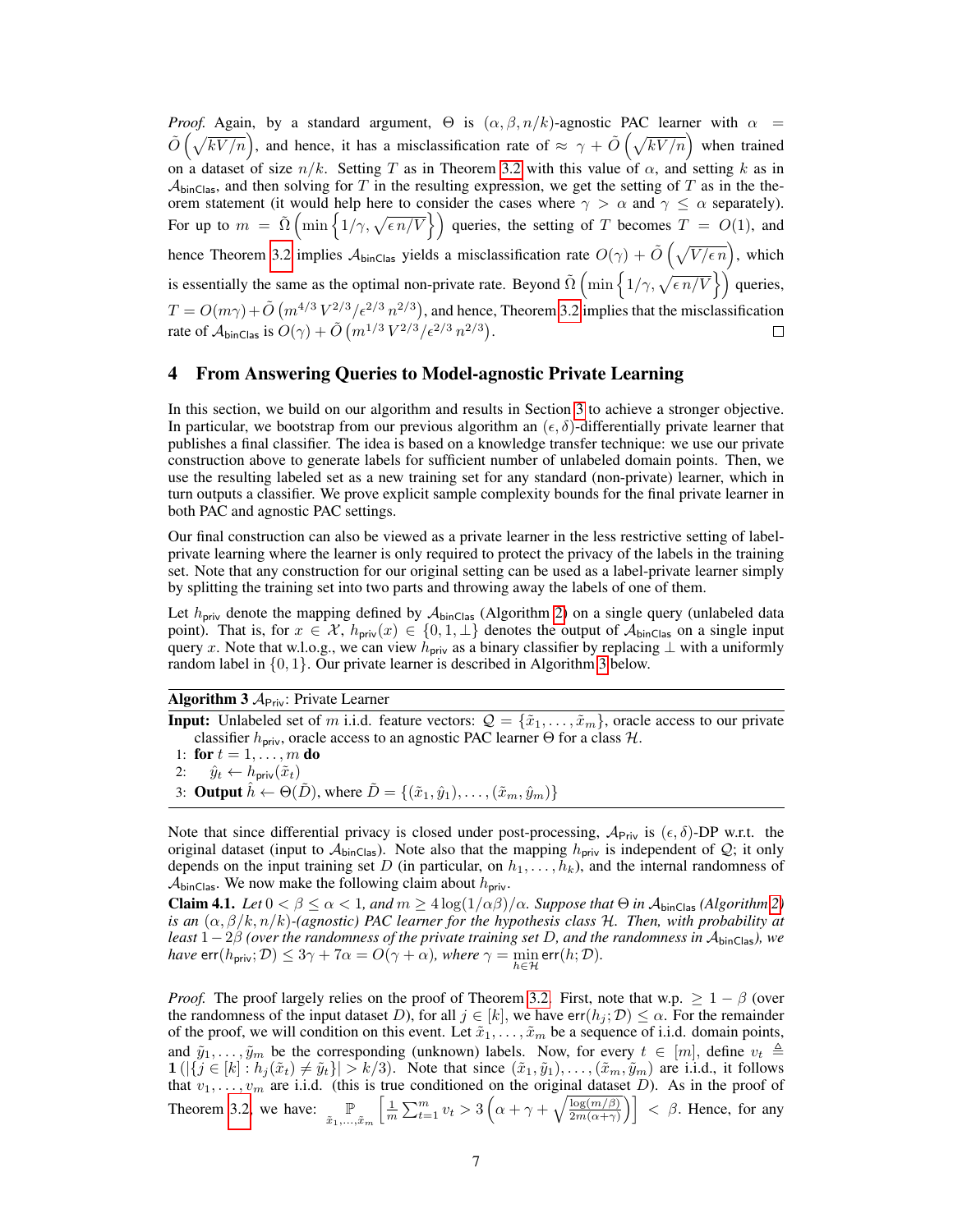$t \in [m]$ , we have  $\mathbb{E}_{\bar{x}_t}[v_t] = \mathbb{E}_{\bar{x}_1,\dots,\bar{x}_m} \left[ \frac{1}{m} \sum_{t=1}^m v_t \right] < \beta + 3 \left( \alpha + \gamma + \sqrt{\frac{\log(m/\beta)}{2m(\alpha+\gamma)}} \right) \leq 7\alpha + 3\gamma$ . Let  $\bar{v}_t = 1 - v_t$ . Using the same technique as in the proof of Theorem 3.2, we can show that w.p. at least  $1 - \beta$  over the internal randomness in Algorithm 2, we have  $\bar{v}_t = 1 \Rightarrow h_{\text{priv}}(\tilde{x}_t) = \tilde{y}_t$ . Hence, conditioned on this event, we have  $\mathbb{P}_{\tilde{x}_t}[h_{\text{priv}}(\tilde{x}_t) \neq \tilde{y}_t] \leq \mathbb{P}_{\tilde{x}_t}[v_t = 1] = \mathbb{E}_{\tilde{x}_t}[v_t] \leq 7\alpha + 3\gamma$ .

We now state and prove the main results of this section. Let  $V$  denote the VC-dimension of  $H$ . **Theorem 4.2** (Sample complexity bound in the realizable case). Let  $0 < \beta \leq \alpha < 1$ . Let m be such that  $\Theta$  is an  $(\alpha,\beta,m)$ -agnostic PAC learner of H, i.e.,  $m=O\left(\frac{V+\log(1/\beta)}{\alpha^2}\right)$ . Let the parameter  $T$ of  ${\cal A}_{\rm binClas}$  (Algorithm 2) be set as in Theorem 3.4. There exists  $n = \tilde{O}\left(V^{3/2}/\epsilon\, \alpha^{3/2}\right)$  for the size of *the private dataset such that, w.p.*  $\geq 1-3\beta$ , *the output hypothesis*  $\hat{h}$  *of*  $A_{\text{Priv}}$  (Algorithm 3) satisfies  $err(h; \mathcal{D}) = O(\alpha)$ .

*Proof.* Let  $h^* \in H$  denote the true labeling hypothesis. We will denote the true distribution  $D$  as  $(\mathcal{D}_X, h^*)$ . Note that since T is set as in Theorem 3.4, and given the value of m in the theorem statement, we get  $k = \tilde{O}(V^2/\epsilon^2 \alpha^2 n)$ . Hence, there is a setting  $n = \tilde{O}(V^{3/2}/\epsilon \alpha^{3/2})$  such that  $\Theta$  is an  $(α, β/k, n/k)$ -PAC learner for H (in particular, sample complexity in the realizable case  $n = n/k = \tilde{O}(V/\alpha)$ ). Hence, by Claim 4.1, w.p.  $\geq 1-2\beta$ , err $(h_{\text{priv}}; \mathcal{D}) \leq 7\alpha$ . For the remainder of the proof, we will condition on this event. Note that each  $(\tilde{x}_t, \hat{y}_t)$ ,  $t \in [m]$ , is drawn independently from  $(\mathcal{D}_{\mathcal{X}}, h_{\text{priv}})$ . Now, since  $\Theta$  is also an  $(\alpha, \beta, m)$ -agnostic PAC learner for  $\mathcal{H}$ , w.p.  $\geq 1-\beta$  (over the *new* set D), the output hypothesis  $\hat{h}$  satisfies

$$
\mathrm{err}(\hat{h}; (\mathcal{D}_\mathcal{X}, h_{\mathrm{priv}})) - \mathrm{err}(h^*; (\mathcal{D}_\mathcal{X}, h_{\mathrm{priv}})) \leq \mathrm{err}(\hat{h}; (\mathcal{D}_\mathcal{X}, h_{\mathrm{priv}})) - \min_{h \in \mathcal{H}} \mathrm{err}(h; (\mathcal{D}_\mathcal{X}, h_{\mathrm{priv}})) \leq \alpha.
$$

Observe that

$$
\text{err}(h^*; (\mathcal{D}_\mathcal{X}, h_{\text{priv}})) = \underset{x \sim \mathcal{D}_\mathcal{X}}{\mathbb{E}}\left[\mathbf{1}\left(h^*(x) \neq h_{\text{priv}}(x)\right)\right] = \text{err}(h_{\text{priv}}; (\mathcal{D}_\mathcal{X}, h^*)) = \text{err}(h_{\text{priv}}; \mathcal{D}) \leq 7\alpha,
$$

where the last inequality follows from Claim 4.1 (with  $\gamma = 0$ ). Hence, err $(\hat{h}; ({\cal D}_{\cal X}, h_{\text{priv}})) < 8\alpha$ . Furthermore, observe that

$$
err(\hat{h}; \mathcal{D}) = \mathop{\mathbb{E}}_{x \sim \mathcal{D}_{\mathcal{X}}} \left[ \mathbf{1}(\hat{h}(x) \neq h^*(x)) \right] \leq \mathop{\mathbb{E}}_{x \sim \mathcal{D}_{\mathcal{X}}} \left[ \mathbf{1}(\hat{h}(x) \neq h_{\text{priv}}(x)) + \mathbf{1}(h_{\text{priv}}(x) \neq h^*(x)) \right]
$$
  
= err(\hat{h}; (\mathcal{D}\_{\mathcal{X}}, h\_{\text{priv}})) + err(h\_{\text{priv}}; \mathcal{D}) \leq 15\alpha.

Hence, w.p.  $> 1 - 3\beta$ , we have err $(\hat{h}; \mathcal{D}) \le 15\alpha$ .

**Remark 2.** In Theorem 4.2, if  $\Theta$  is an ERM learner, then the value of m can be reduced to  $\tilde{O}(V/\alpha)$ . *Hence, the resulting sample complexity would be*  $n = \tilde{O}(V^{3/2}/\epsilon \alpha)$ , saving us a factor of  $\frac{1}{\sqrt{\alpha}}$ . This *is because the disagreement rate in the labels produced by*  $A_{\text{binClass}}$  *is*  $\approx \alpha$ *, and agnostic learning with such a low disagreement rate can be done using* O˜(V /α) *if the learner is an ERM [7, Corollary 5.2].*

Remark 3. *Our result involves using an agnostic PAC learner* Θ*. Agnostic PAC learners with optimal sample complexity can be computationally inefficient. One way to give an efficient construction in the realizable case (with a slightly worse sample complexity) is to use a PAC learner (rather than an agnostic one) in*  $A_{\text{Priv}}$  *with target accuracy*  $\alpha$  *(and hence,*  $m = \tilde{O}(V/\alpha)$ *), but then train the PAC learner in* AbinClas *towards a target accuracy* 1/m*. Hence, the misclassification rate of* AbinClas *can be driven to zero. This yields a sample complexity bound*  $n = \tilde{O}(V^2/\epsilon \alpha)$ *.* 

**Theorem 4.3** (Sample complexity bound in the non-realizable case). Let  $0 < \beta \le \alpha < 1$ , and  $m = O\left(\frac{V + \log(1/\beta)}{\alpha^2}\right)$ . Let T be set as in Theorem 3.5. There exists  $n = \tilde{O}\left(V^{3/2}/\epsilon \, \alpha^{5/2}\right)$  such *that, w.p.*  $\geq 1-3\beta$ , *the output hypothesis*  $\hat{h}$  *of (Algorithm 3) satisfies*  $err(\hat{h}; \mathcal{D}) = O(\alpha + \gamma)$ *.* 

*Proof.* The proof is similar to the proof of Theorem 4.2.

 $\Box$ 

 $\Box$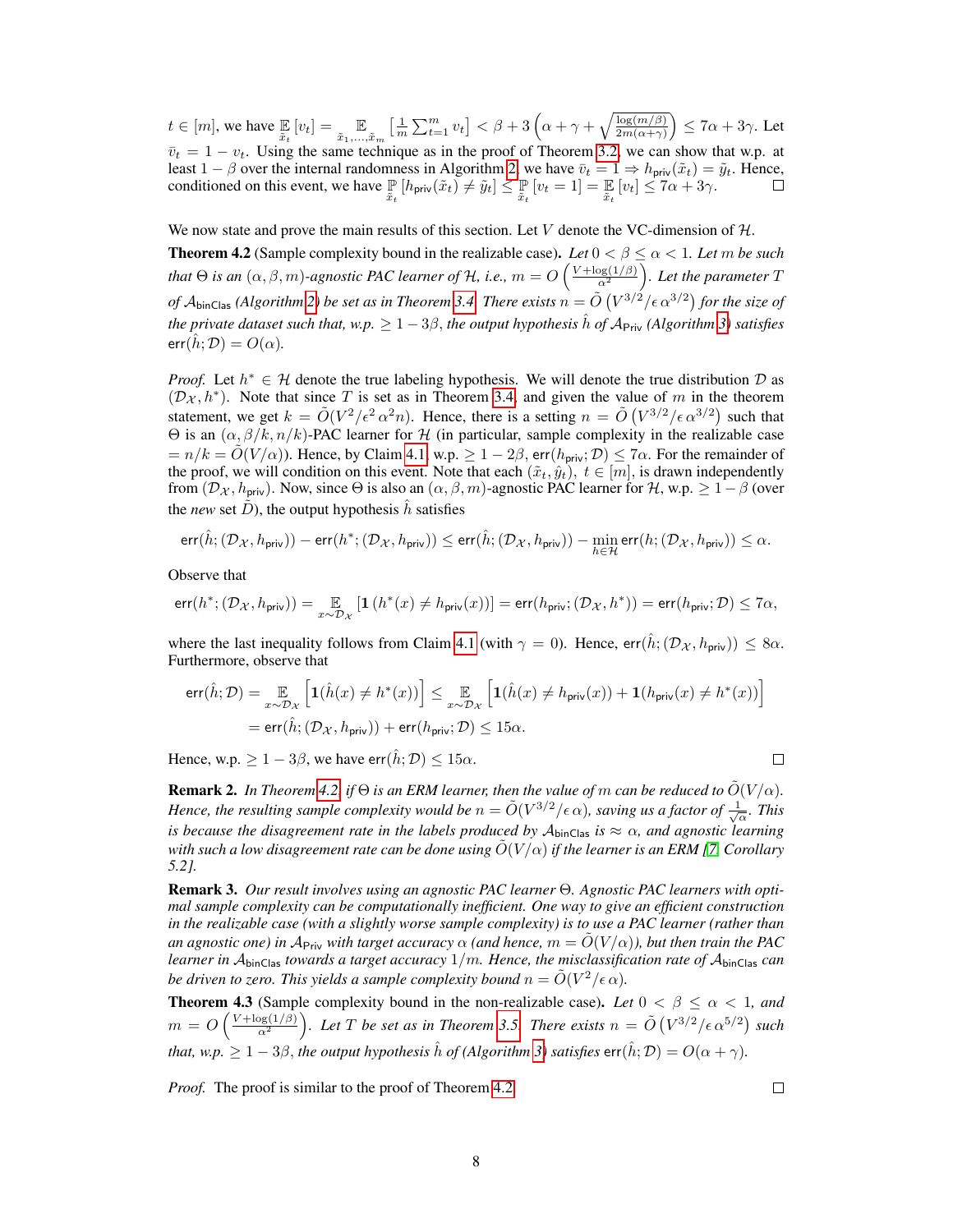# 5 Discussion

Implications, and comparison to prior work on label privacy: Our results also apply to the setting of label-private learning, where the learner is only required to protect the privacy of the labels in the training set. That is, in this setting, all unlabeled features in the training set can be viewed as public information. This is a less restrictive setting than the setting we consider in this paper. In particular, our construction can be directly used as a label-private learner simply by splitting the training set into two parts and discarding the labels in one of them. The above theorems give sample complexity upper bounds that are only a factor of  $\tilde{O}(\sqrt{V/\alpha})$  worse than the optimal non-private sample complexity bounds. We note, however, that our sample complexity upper bound for the agnostic case has a suboptimal dependency (by a small constant factor) on  $\gamma \triangleq \min_{h \in \mathcal{H}} \text{err}(h; \mathcal{D})$ .

Label-private learning has been considered before in [10] and [6]. Both works have only considered pure, i.e.,  $(\epsilon, 0)$ , differentially private learners for those settings, and the constructions in both works are white-box, i.e., they do not allow for modular construction based on a black-box access to a nonprivate learner. The work of [10] gave upper and lower bounds on the sample complexity in terms of the doubling dimension. Their upper bound involves a smoothness condition on the distribution of the features  $\mathcal{D}_{\chi}$ . The work of [6] showed that the sample complexity (of pure differentially labelprivate learners) can be characterized in terms of the VC dimension. They proved an upper bound on the sample complexity for the realizable case. The bound of [6] is only a factor of  $O(1/\alpha)$  worse than the optimal non-private bound for the realizable case.

Beyond standard PAC learning with binary loss: In this paper, we used our algorithmic framework to derive sample complexity bounds for the standard (agnostic) PAC model with the binary 0-1 loss. However, it is worth pointing out that our framework is applicable in more general settings. In particular, if a surrogate loss (e.g., hinge loss or logistic loss) is used instead of the binary loss, then our framework can be instantiated with any non-private learner with respect to that loss. That is, our construction does not necessarily require an (agnostic) PAC learner. However, in such case, the accuracy guarantees of our construction will be different from what we have here for the standard PAC model. In particular, in the surrogate loss model, one often needs to invoke some weak assumptions on the data distribution in order to bound the optimization error [25]. One can still provide meaningful accuracy guarantees since our framework allows for transferring the classification error guarantee of the underlying non-private learner to a classification error guarantee for the final private learner.

*Acknowledgement:* The authors would like to thank Vitaly Feldman, and Adam Smith for helpful discussions during the course of this project. In particular, the authors are grateful for Vitaly's ideas about the possible extensions of the results in Section 4, which we outlined in Remarks 2 and 3. This work is supported by NSF grants TRIPODS-1740850, TRIPODS+X-1839317, and IIS-1447700, a grant from the Sloan foundation, and start-up supports from OSU and UC Santa Cruz.

## References

- [1] Martin Abadi, Andy Chu, Ian Goodfellow, H Brendan McMahan, Ilya Mironov, Kunal Talwar, and Li Zhang. Deep learning with differential privacy. In *Proceedings of the 2016 ACM SIGSAC Conference on Computer and Communications Security*, pages 308–318. ACM, 2016.
- [2] Raef Bassily, Adam Smith, and Abhradeep Thakurta. Private empirical risk minimization: Efficient algorithms and tight error bounds. In *Foundations of Computer Science (FOCS), 2014 IEEE 55th Annual Symposium on*, pages 464–473. IEEE, 2014.
- [3] Raef Bassily, Om Thakkar, and Abhradeep Thakurta. Model-agnostic private learning via stability. *arXiv preprint arXiv:1803.05101*, 2018.
- [4] Amos Beimel, Shiva Prasad Kasiviswanathan, and Kobbi Nissim. Bounds on the Sample Complexity for Private Learning and Private Data Release. In *TCC*, pages 437–454. Springer, 2010.
- [5] Amos Beimel, Kobbi Nissim, and Uri Stemmer. Characterizing the sample complexity of private learners. In *ITCS*. ACM, 2013.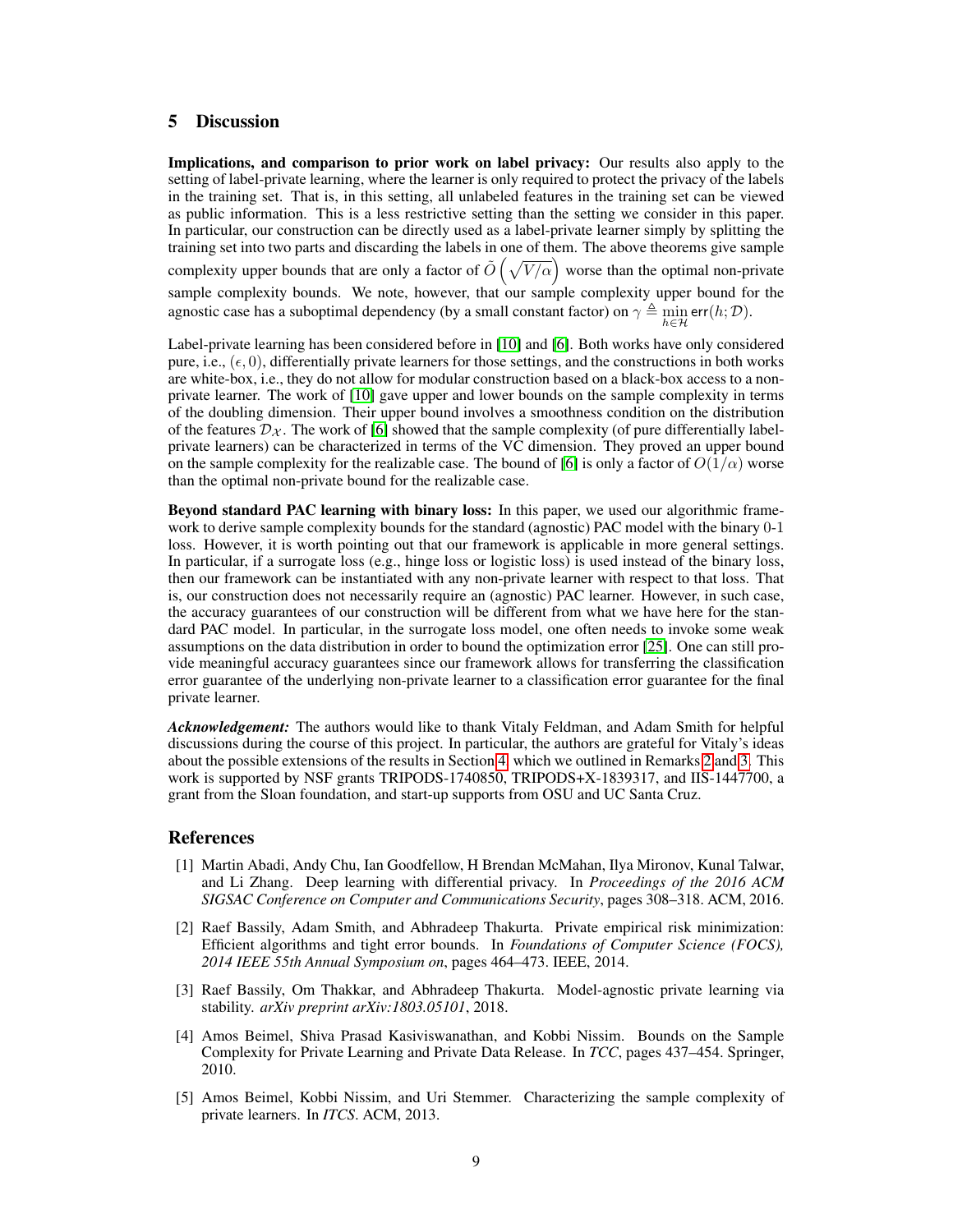- [6] Amos Beimel, Kobbi Nissim, and Uri Stemmer. Private learning and sanitization: Pure vs. approximate differential privacy. *Theory of Computing*, 12(1):1–61, 2016.
- [7] Stéphane Boucheron, Olivier Bousquet, and Gábor Lugosi. Theory of classification: A survey of some recent advances. *ESAIM: probability and statistics*, 9:323–375, 2005.
- [8] Leo Breiman. Bagging predictors. *Machine learning*, 24(2):123–140, 1996.
- [9] Mark Bun, Kobbi Nissim, Uri Stemmer, and Salil P. Vadhan. Differentially private release and learning of threshold functions. In Venkatesan Guruswami, editor, *IEEE 56th Annual Symposium on Foundations of Computer Science, FOCS 2015, Berkeley, CA, USA, 17-20 October, 2015*, pages 634–649. IEEE Computer Society, 2015.
- [10] Kamalika Chaudhuri and Daniel Hsu. Sample complexity bounds for differentially private learning. In *Proceedings of the 24th Annual Conference on Learning Theory*, pages 155–186, 2011.
- [11] Kamalika Chaudhuri, Claire Monteleoni, and Anand D. Sarwate. Differentially private empirical risk minimization. *JMLR*, 2011.
- [12] Cynthia Dwork and Vitaly Feldman. Privacy-preserving prediction. *arXiv preprint arXiv:1803.10266*, 2018.
- [13] Cynthia Dwork, Krishnaram Kenthapadi, Frank McSherry, Ilya Mironov, and Moni Naor. Our data, ourselves: Privacy via distributed noise generation. In *EUROCRYPT*, 2006.
- [14] Cynthia Dwork, Frank McSherry, Kobbi Nissim, and Adam Smith. Calibrating noise to sensitivity in private data analysis. In *Theory of Cryptography Conference*, pages 265–284. Springer, 2006.
- [15] Cynthia Dwork, Moni Naor, Omer Reingold, Guy Rothblum, and Salil Vadhan. On the complexity of differentially private data release: efficient algorithms and hardness results. In *STOC*, pages 381–390, 2009.
- [16] Cynthia Dwork, Aaron Roth, et al. The algorithmic foundations of differential privacy. *Foundations and Trends in Theoretical Computer Science*, 9(3-4):211–407, 2014.
- [17] Jihun Hamm, Yingjun Cao, and Mikhail Belkin. Learning privately from multiparty data. In *International Conference on Machine Learning*, pages 555–563, 2016.
- [18] Moritz Hardt and Guy N. Rothblum. A multiplicative weights mechanism for privacypreserving data analysis. In *FOCS*, 2010.
- [19] Shiva Prasad Kasiviswanathan, Homin K. Lee, Kobbi Nissim, Sofya Raskhodnikova, and Adam Smith. What can we learn privately? In *FOCS*, pages 531–540. IEEE Computer Society, 2008.
- [20] Michael J. Kearns and Umesh V. Vazirani. *An Introduction to Computational Learning Theory*. MIT Press, Cambridge, MA, USA, 1994.
- [21] Daniel Kifer, Adam Smith, and Abhradeep Thakurta. Private convex empirical risk minimization and high-dimensional regression. *Journal of Machine Learning Research*, 1:41, 2012.
- [22] Kobbi Nissim, Sofya Raskhodnikova, and Adam Smith. Smooth sensitivity and sampling in private data analysis. In *STOC*, 2007.
- [23] Nicolas Papernot, Martın Abadi, Ulfar Erlingsson, Ian Goodfellow, and Kunal Talwar. Semi- ´ supervised knowledge transfer for deep learning from private training data. *stat*, 1050, 2017.
- [24] Nicolas Papernot, Shuang Song, Ilya Mironov, Ananth Raghunathan, Kunal Talwar, and Ulfar ´ Erlingsson. Scalable private learning with pate. *arXiv preprint arXiv:1802.08908*, 2018.
- [25] Shai Shalev-Shwartz and Shai Ben-David. *Understanding machine learning: From theory to algorithms*. Cambridge university press, 2014.